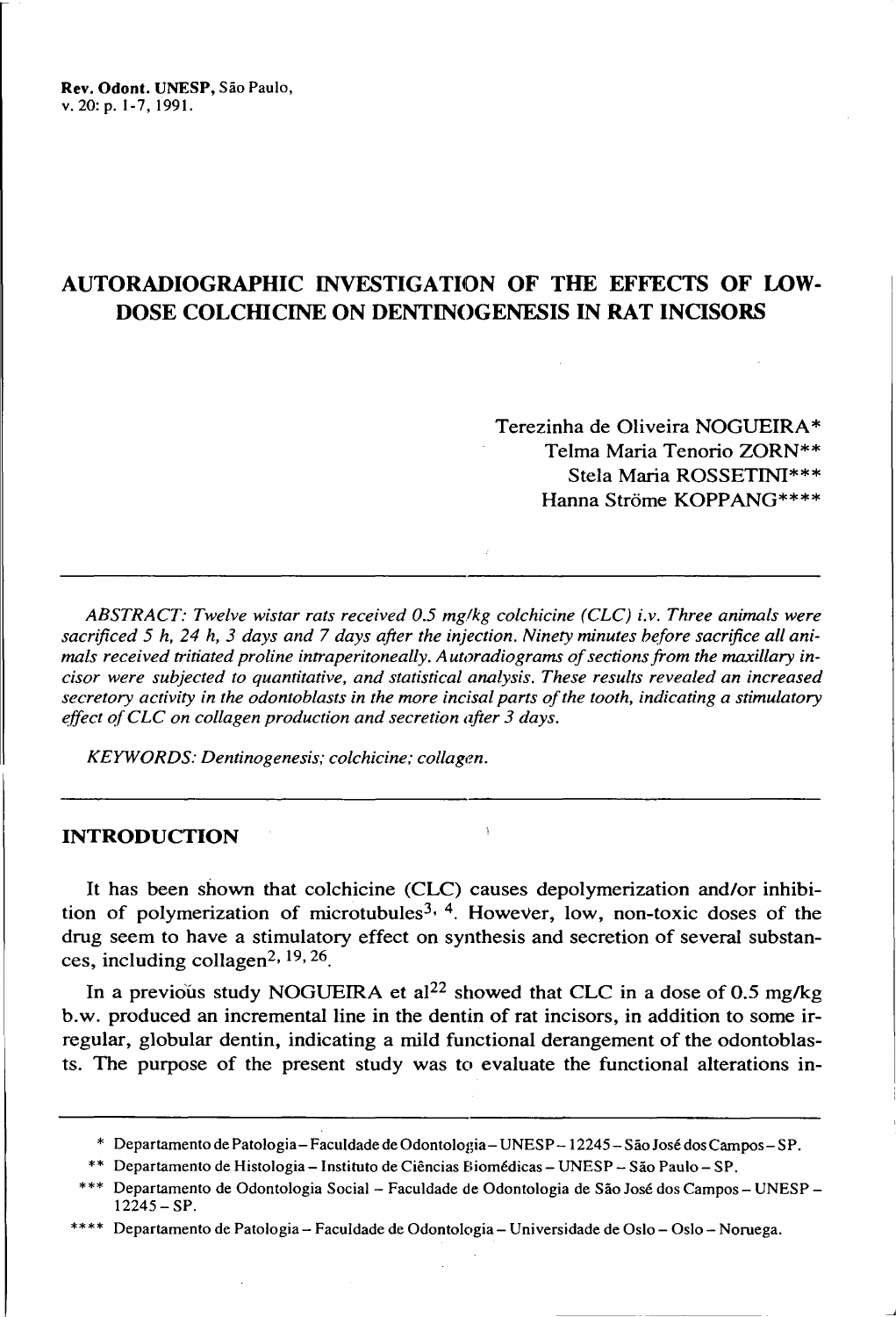2

duced in the odontoblasts by this low dose of CLC hy utilizing statistical analysis of autoradiograms from incisors. Tritiated proline was used as a marker for collagen and its precursors.

## MATERIAL AND METHOOS

Twenty-four rats, approximately 60 days old and with an average weight of 160 g, were divided into one experimental  $(A)$  and one control group  $(C)$  of 12 animals each.

Group A was injected in the tail vein with  $0.5$  mg/kg of CLC dissolved in isotonic saline solution, under ether anesthesia. The injected volume was  $0.5 \text{ ml}/200 \text{ g b. w.}$ The control group received the equivalent volume of pure saline solution. Three animals of each group were sacrificed  $5$  h,  $24$  h,  $3$  and  $7$  days after the injection. All animals (group A and C) received an intraperitoneal injection of 1.5 u Ci/g b. w. of tritiated proline (L-5-3H proline, s. a. 24 Ci/mmol, The Radiochemical Centre, Amersham, England) 90 min. before sacrifice. The maxillae were freed from soft tissue and subjected to fixation and demineralization as previously described<sup>22</sup>. The section mounted on glass slides were dipped in liquid photographic emulsion (Ilford K-5) and developed according the liquid emulsion technique described by KOPRIWA, LEBLONI5.

After development, fixation and washing, the sections were stained with hematoxy1in-eosin and studied in the light microscope.

The odontoblast population, as seen in longitudinal sections of the incisors, was divided into 5 labial (la<sub>1-5</sub>) and 3 lingual (li<sub>1-4</sub>) sectors, as previously described by STENE<sup>28</sup>. The quantitative analysis of the autoradiograms was based in the incorporation of tritiated proline in odontobIasts and predentin evaluated by counting the silver grains over this structure both in experimental and control animals. A grid delimitating squares of 81  $\mu$ m<sup>2</sup> was used with an oil immersion (loox) objective. Twenty squares in each of the 9 sectors of the incisors were included.

The statistical analysis was perfonned using the quantity of silver grains in the 5 labial and 4 lingual sectors of the incisor. The descriptive statistical analysis indicated anassymetrical distribution and non-parametric analysis using the signal test was performed. The basis for these analysis were the proportional diferences obtained in the distribution when cutted in the median point<sup>27</sup>. The analysis were perfonned in two stages: a) a study of the control groups using median values and testing equality between the observation times, and b) a comparison between the control groups and the experimental groups. Five per cent was used as significante leveI.

#### RESULTS

This and previous experiments have shown that tritiated proline administered 90 minutes before sacriftce is incorporated into the pulpal two-thirds of the labial pre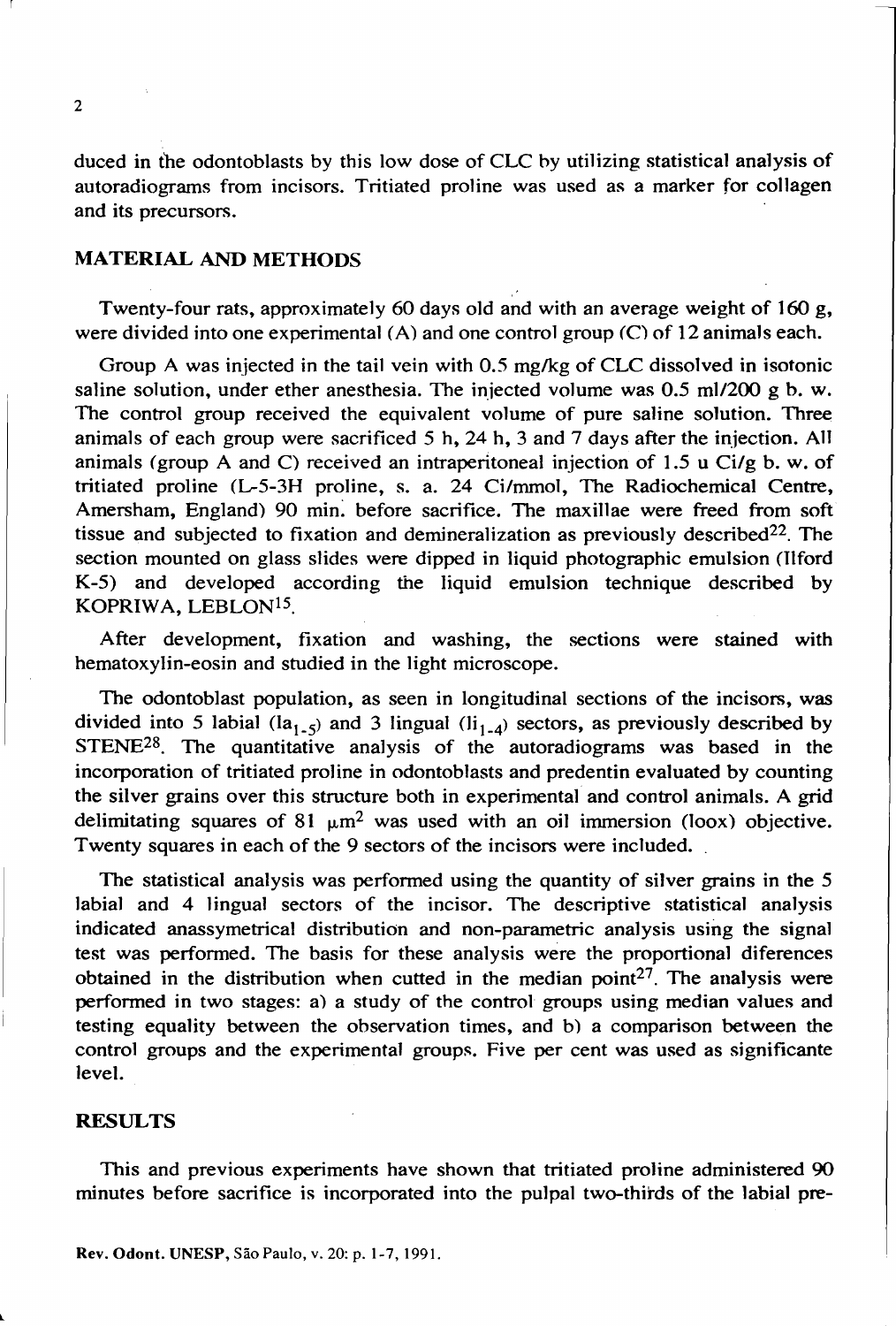dentin and in entire predentin layer on the lingual side of the incisors. The odontoblasts showed a weak: but definite labelling. The following description refers to differences as regards the quantity of granules over the odontoblasts in the control and experimental groups. The initial study of the control groups indicated some variation, when the observation-time was used as main variable and for this reason, comparisons between the differents experimental groups and the control groups were done. Table I presents the general median values for the control and the experimental groups together. Table 2 shows the values of signal test obtained from comparisons between each of the control and the respective experimental groups. Table 3 was designed to show the "trend"  $(+ or -)$  in each of the incisors sectors from the experimental animaIs, to reveal either more or less granules than the corresponding control animais.

| TABLE 1 – General median values of radioisotope granules in odontoblasts for |                                 |  |  |
|------------------------------------------------------------------------------|---------------------------------|--|--|
|                                                                              | control and experimental groups |  |  |

| <b>Tooth</b>    | Observation-time |      |        |        |  |  |
|-----------------|------------------|------|--------|--------|--|--|
| sectors         | 5 h              | 24 h | 3 days | 7 days |  |  |
| La 1            | 20               | 18.5 | 18     | 14.5   |  |  |
| La <sub>2</sub> |                  | 20   | 18     | 15     |  |  |
| La <sub>2</sub> | ۱Q               | 18   | 6      |        |  |  |
| La <sub>a</sub> |                  | 16   | 14     |        |  |  |
| La              |                  | 14   | 12.5   |        |  |  |
|                 |                  | 14   |        |        |  |  |
|                 | 25               |      |        |        |  |  |
|                 | 23               | 16   |        |        |  |  |
|                 | 16               | 15   | 14     | 10.5   |  |  |

TABLE 2 - Values of  $X^2$  in signal tests, using the total number of radioisotope granules of the odontoblasts, obtained from comparison between control and experimental groups

| <b>Tooth</b>                                                | Observation-time |                 |          |         |  |  |
|-------------------------------------------------------------|------------------|-----------------|----------|---------|--|--|
| sectors                                                     | 5 h              | 24 <sub>h</sub> | 3 days   | 7 days  |  |  |
|                                                             | 0.01             | 0.33            | $3.92**$ | $7.87*$ |  |  |
|                                                             | $7.75*$          | 0.31            | 2.25     | $8.36*$ |  |  |
|                                                             | 2.52             | 0.91            | 12.67*   | 1.78    |  |  |
|                                                             | $4.86*$          | 2.06            | $12.30*$ | 0.72    |  |  |
|                                                             | 0.46             | 0.73            | 1.92     | 2.61    |  |  |
|                                                             | 0.72             | 0.41            | 0.006    |         |  |  |
|                                                             | 0.41             | 0.08            | $7.33*$  |         |  |  |
|                                                             | 1.96             | 0.01            | $11.38*$ | 2.73    |  |  |
| La1<br>La2<br>La3<br>La4<br>La5<br>Li1<br>Li1<br>Li1<br>Li4 | $5.12*$          | 0.27            | 11.16*   | $9.84*$ |  |  |

 $*$  p  $(0.01)$ 

\*\*  $p \; (0.05)$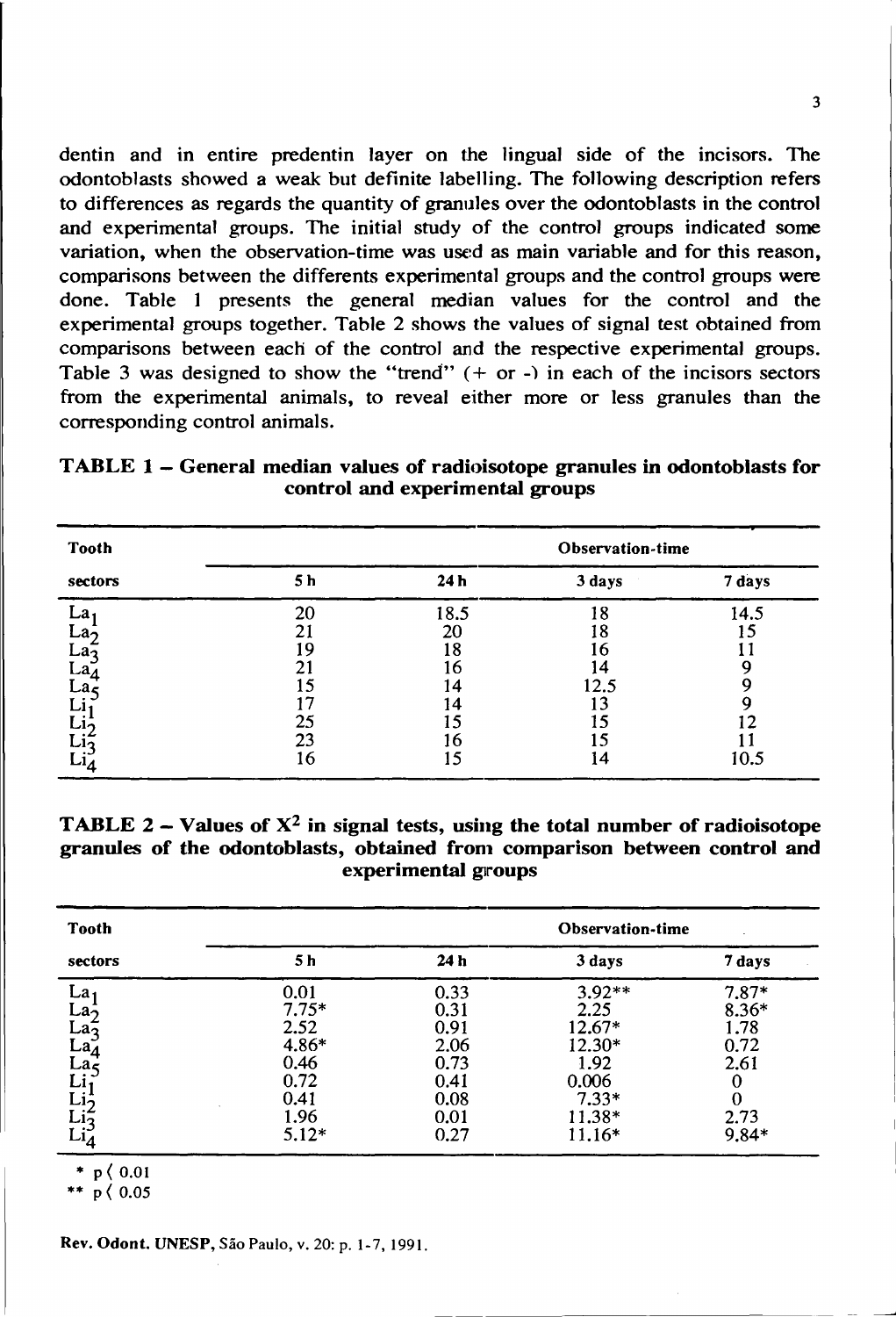| <b>Rat incisors</b>                                                                                 | Observation-time                     |                                                                      |                            |                                                                              |                               |                                                                      |                                   |                                                                      |
|-----------------------------------------------------------------------------------------------------|--------------------------------------|----------------------------------------------------------------------|----------------------------|------------------------------------------------------------------------------|-------------------------------|----------------------------------------------------------------------|-----------------------------------|----------------------------------------------------------------------|
| <b>Tooth sectors</b>                                                                                | 5h                                   |                                                                      | 24h                        |                                                                              | 3 days                        |                                                                      | 7 days                            |                                                                      |
|                                                                                                     | trend                                | p                                                                    | trend                      | p                                                                            | trend                         | p                                                                    | trend                             | p                                                                    |
| La,<br>La-<br>$\operatorname{La}_{3}^{\omega}$<br>La4<br>La5<br>Li1<br>Li5<br>$\operatorname{Li}_4$ | 0<br>0<br>0<br>$\mathrm{+}$<br>$\pm$ | n.s.<br>0.05<br>0.05<br>0.05<br>n.s.<br>n.s.<br>n.s.<br>0.05<br>0.05 | 0<br>0<br>0<br>0<br>0<br>0 | n.s.<br>n.s.<br>n.s.<br>n.s.<br>n.s.<br>n.s.<br>n.s.<br>n.s.<br>n.s.<br>n.s. | 0<br>$\overline{\phantom{0}}$ | 0.05<br>0.05<br>0.01<br>0.01<br>0.05<br>n.s.<br>0.01<br>0.01<br>0.01 | $+$<br>$\div$<br>┿<br>0<br>0<br>0 | 0.01<br>0.01<br>0.05<br>n.s.<br>0.05<br>n.s.<br>n.s.<br>0.05<br>0.01 |

| TABLE 3 – Increase $(+)$ or decrease $(-)$ of the radioisotope granules numbers in |
|------------------------------------------------------------------------------------|
| odontoblasts of experimental groups when compared with controls confirmed          |
| by signal test. Significance level included as p (                                 |

 $n.s.$  = not significant

After 5 h observation-time the odontoblasts in sectors  $a_2$ ,  $i_3$  and  $i_4$  in the experimental animaIs showed a tendency to incorporate more tritiated proline than those in the corresponding controls. The difference was statistically significant. On the other hand, the odontoblasts in sectors  $a_3$  and  $a_4$  in the experimental animals incorporated signiftcantly less of the radioisotope than those in the control group (Table 2 and 3). After 24 h observation-time the incorporation of tritiated proline in the odontoblasts showed no difference between the control and the experimental groups (Table 2 and 3). After 3 days observation-time the odontoblasts of the experimental group incorporated less radioisotope than those of the corresponding controls in all sectors of the incisors, except the  $li<sub>1</sub>$ . However, the level of significance was higher in the incisal sectors of the tooth ( $p < 0.01$ ). After 7 days observation-time the odontoblasts of sectors  $a_1$ ,  $a_2$  and  $a_3$  showed a tendency to incorporate more radioisotope than controls. In sectors  $a_5$ ,  $i_3$  and  $i_4$  the opposite was seen, with a tendency to weaker labelling of the odontoblasts in the experimental than in the control group.

#### DISCUSSION

The main site of CLC is the microtubules, a citoplasmic component known to be involved in cellular secretory mechanisms<sup>1, 2, 5, 9, 12, 14, 17, 18, 20, 30, 31</sup> including the secretion of collagen<sup>6, 7, 8, 11, 13, 19, 20, 22, 23, 25</sup>. We have previously observed that CLC in doses of 0.5 mg/kg produces no morphological alterations in the dentin<sup>21, 22</sup>. However, arrested metaphase cells were present in the germinative part of the pulp,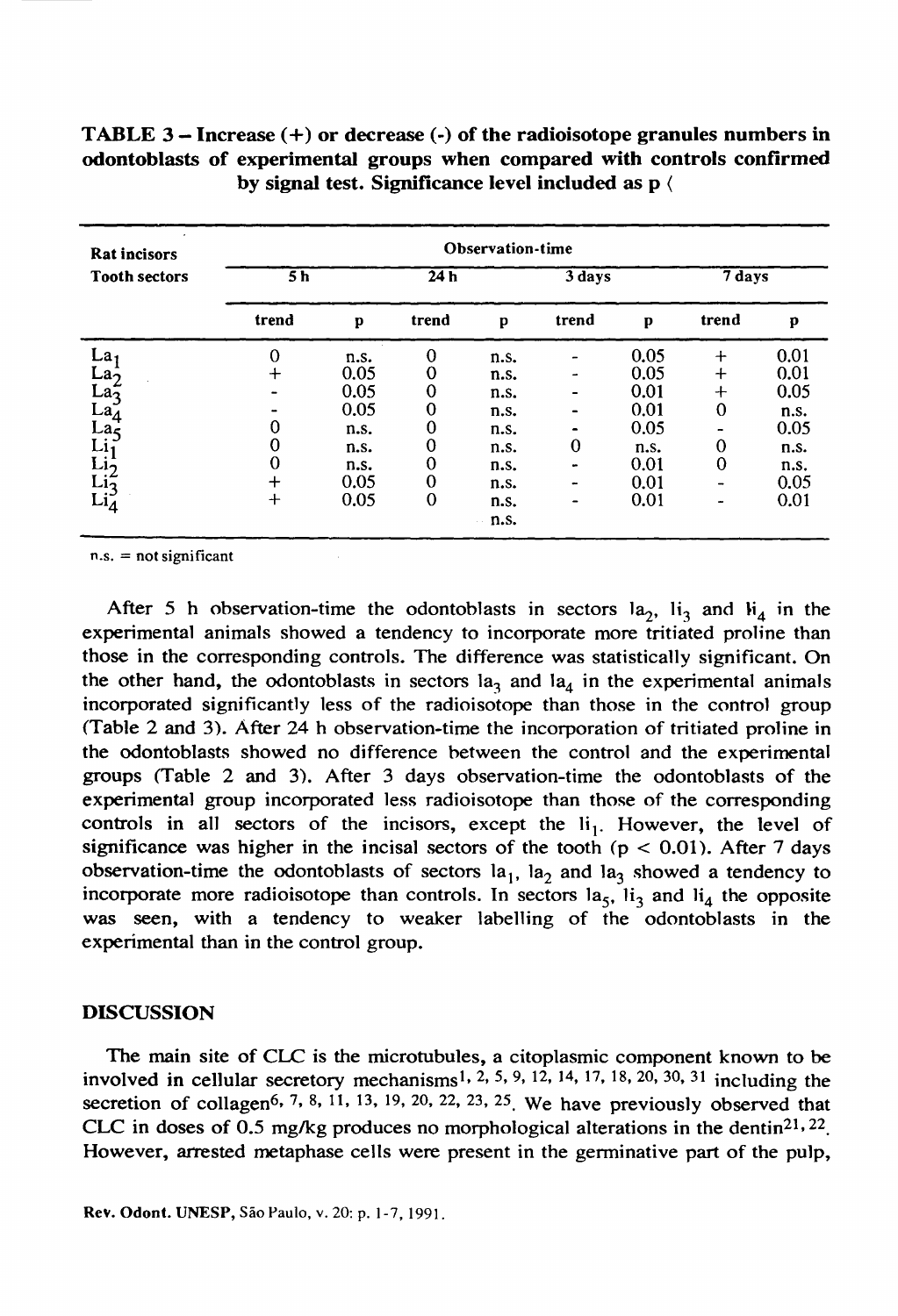indicating that the microtubules involved in the formation of the mitotic spindle are more susceptible to the effect of CLC than those involved in secretory processes, in the more mature dentin-producing odontoblasts. This is in agreement with other reports $10$ .

The fact that the odontoblasts 5 h after administration of CLC showed partly more, and partly less, incorporation of proline than the corresponding controls, could be due to the fact that the binding of CLC to microtubules apparently takes more than 4 hours<sup>24</sup>, sharply contrasting with the properties of other antimicrotubular agents such as vincristine and vinblastine. The latter two, bind to tubulin, the subunit of microtubules, in less than 5 minutes. In addition, one should take into consideration that the odontoblasts in the different sectors of the incisors probabIy vary in their susceptibility to antimicrotubular agents, as indicated after administration of vincristine<sup>28</sup> and  $CLC<sup>21</sup>$ .

After three days the odontoblasts in the experimental animals were less intensely labelled than the corresponding controls, but the results after 7 days are inconclusive. As no difference was seen after  $24$  hours, this might indicate that low doses of CLC could exert a stimulatory effect on collagen secretion after 3 days, depleting odontoblasts of tritiated proline, concurring with other observations<sup>2, 19, 26</sup>. An altemative explanation is that this difference reflects a compensatory increase in collagen production, after an initial inibitory effect of CLC, as held by  $KUDO<sup>16</sup>$ , who suggested the duration of CLC's effects in the body to be less than 14 hours.

NOGUEIRA, T. O. et aI. Pesquisa auto-radiográfica sobre os efeitos de baixa dose de colchicina na dentinogênese do incisivo de rato. Rev. **Odont.** UNESP, São Paulo, v. 20, p. 1- 7, 1991.

*RESUMO: Doze ratos receberam 0,5 mg/kg de colchicina (CLC) por via endovenosa. Cada três animais foram sacrificados após* 5 *h,* 24 *h,* 3 *dias e* 7 *dias após a administração de CLe. Noventa minutos antes do sacrifício, todos os animais receberam prolina triciada por via peritoneal.* Os *radioautogramas dos incisivos superiores foram submetidos a contagem e, posteriormente, foram analisados estatisticamente. Os resultados revelaram aumento na atividade secretora dos odontoblastos na porção mais incisai do dente, indicando um efeito estimulatório de CLC sobre a produção e secreção de colágeno após* 3 *dias de sua aplicação.*

*UNlTERMOS: Dentinogênese; colchicina; colágeno.*

#### **REFERENCES**

1. AZEVEDO, L. F., BLUMEN, G. Efeito da colchicina sobre a secreção dos odontobIastos de incisivo superior de camundongos revelado por radioautografia após injeção de 35 S-sulfato de sódio. *Clenc. Cult.,* v. 35, p. 940- 7, 1982.

5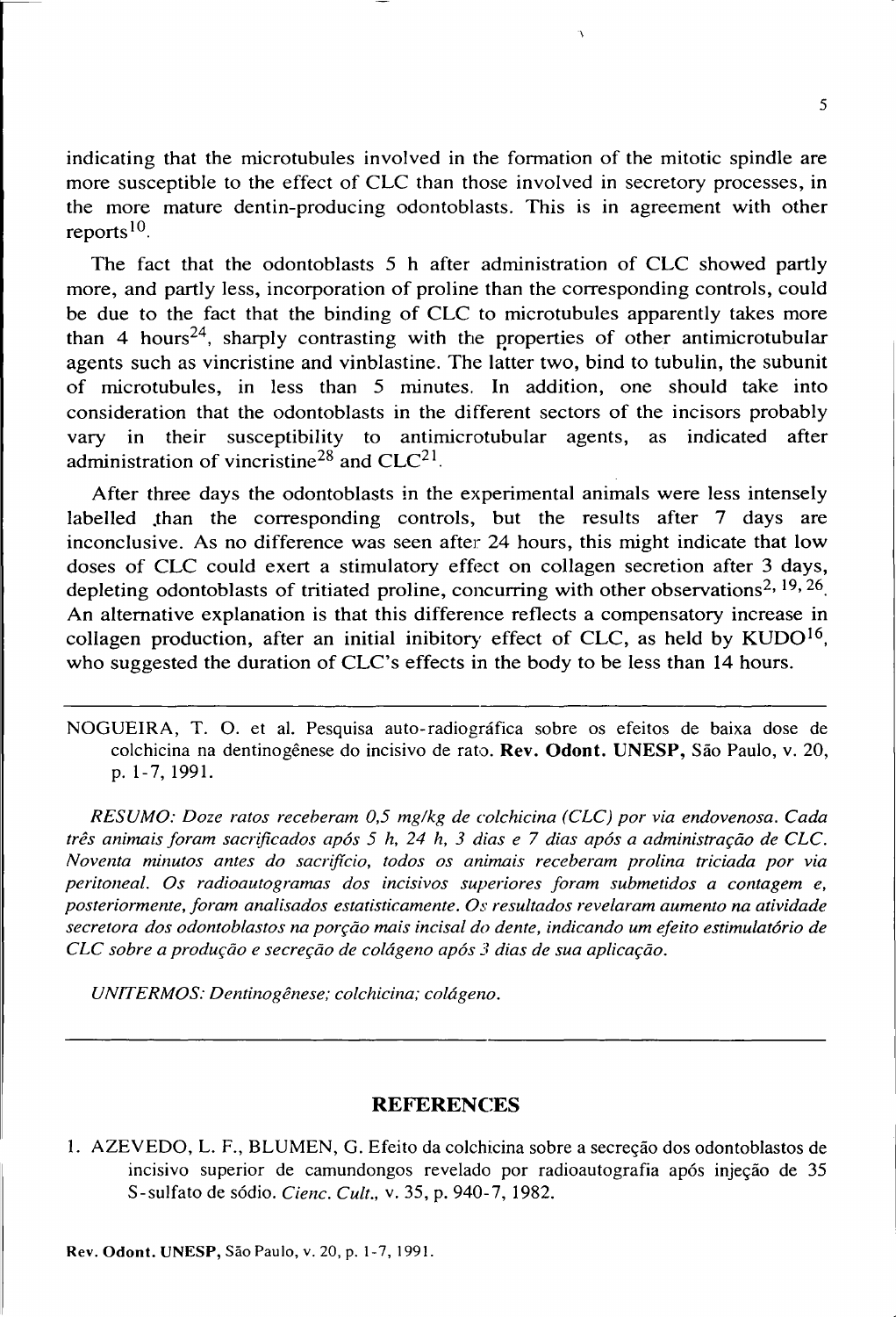- 2. BLAU, S.A., PEACOCK lr., E.E., CARLSON, E.C., CHVAPIL, M. Effects of colchicinc on cross-linking of collagen in rals. *Surg. Forum* v. 26, p. 65-7,1965.
- 3. BLOK, 1., GINSEL, L.A., MULOER-STAPEL, A.A., ONOERWATER, 1.1.M., OAEMS, W.H. Thc effects of colchicine on the intracellular transport of 3H-fucose-labelled glyco-proteins in the absorptive cells of cultured human small intestinal tissue. *Cell Tiss.Res., v.* 215; p. 1-12, 1981.
- 4. BORISY, G.G., TAYLOR, E.W. The mcchanisms of action of colchicine: binding of colchicine 0-3H to cellular protein. J. *Cell Biol.,* v. 34; p. 525-33, 1967.
- 5. CHAMBAUT-GUERIN; MULLER, A. M., ROSSIGNOL, B. Microtubules and protein secretion in rat lacrimal glands. *J. Biol. Chem.*, v. 253; p. 3870-6, 1978.
- 6. CHO, M.I., GARANT, P.R. An electron microscopy study of collagen secretion in periodontal ligament fibroblasts of the mouse. II. CLC-treated fibroblasts. Anat. Rec., v. 201; p. 587-98,1981.
- 7. CHO, M.I., GARANT, P.R. An electron radioautographic study on collagem secretion in periodontalligament fibroblasts of the mouse. I. Normal fibroblasts. *Anat. Rec.,* v. 201; p. 577-86, 1981.
- 8. CHO, M.I., GARANT, P.R. Role of microtubules in the organization of the Golgi complex and the secretion of collagen secretory granules by periodontal ligament fibroblasts. *Anat. Rec.,* v. 199; p. 459-68,1981.
- 9. OEHM, P., PROCKOP, 0.1. Time-Iag in the secretion of collagen by matrix free tendon ceIls and inhibition of the secretory process by colchicine and vinblastine. *Biochim. Biophys. Acta,* v. 264; p. 375-82, 1972.
- 10. OEYSSON, G. Recherches sur les inhibiteurs microtubulaires. *Europ.* J. *Toxicol.,* v. 9; p. 259- 70, 1976.
- 11. OIEGELMAN, R.F., PETERKOFSKY, B. Inhibition of collagen secretion from bone and cultured fibroblasts by microtubular disruptive drugs. *Proc. Anat. Acad. Sei.,* v. 69; p. 892-6, 1972.
- 12. EOWAROS, 1.C., HOWELL, S.L. Effects of vinblastine and colchicine on the secretion of glucagon from isolated guinea-pig islets of Langerhans. *Febs. Lett.,* v. 30; p. 89-92, 1973.
- 13. ERLICH, H.P., ROSS, P., BORNSTEIN, P. Effects of antimicrotubular agents on the secretion collagen. J. *Cell Biol.,* v. 62; p. 390-405, 1974.
- 14. HOWELL, S.L., TYHURST, B. Role of microtubules in the intracellular transport of growth hormone. *CellTiss. Res.,* v. 190; 163-71, 1978.
- 15. KOPRIWA, B.M., LEBLONO, C.P. Improvements in the coating technique of radioautography. J. *Histochem.,* v. 10; p. 269-84, 1962.
- 16. KUOO, N. Effect of colchicine on the secretion of matrices of dentin and enamel in the rat incisor: an autoradiographic study using  $({}^{3}H)$  – proline. *Calcif. Tiss. Res., v.* 18; p. 37-46,1975.
- 17. LACY, P.E., HOWELL, S.L., YOUNG, O.A., FINK, 1.C. New hypothesis of insulin secretion. *Nature* Lond.) v. 219; p. 1177-9, 1968.